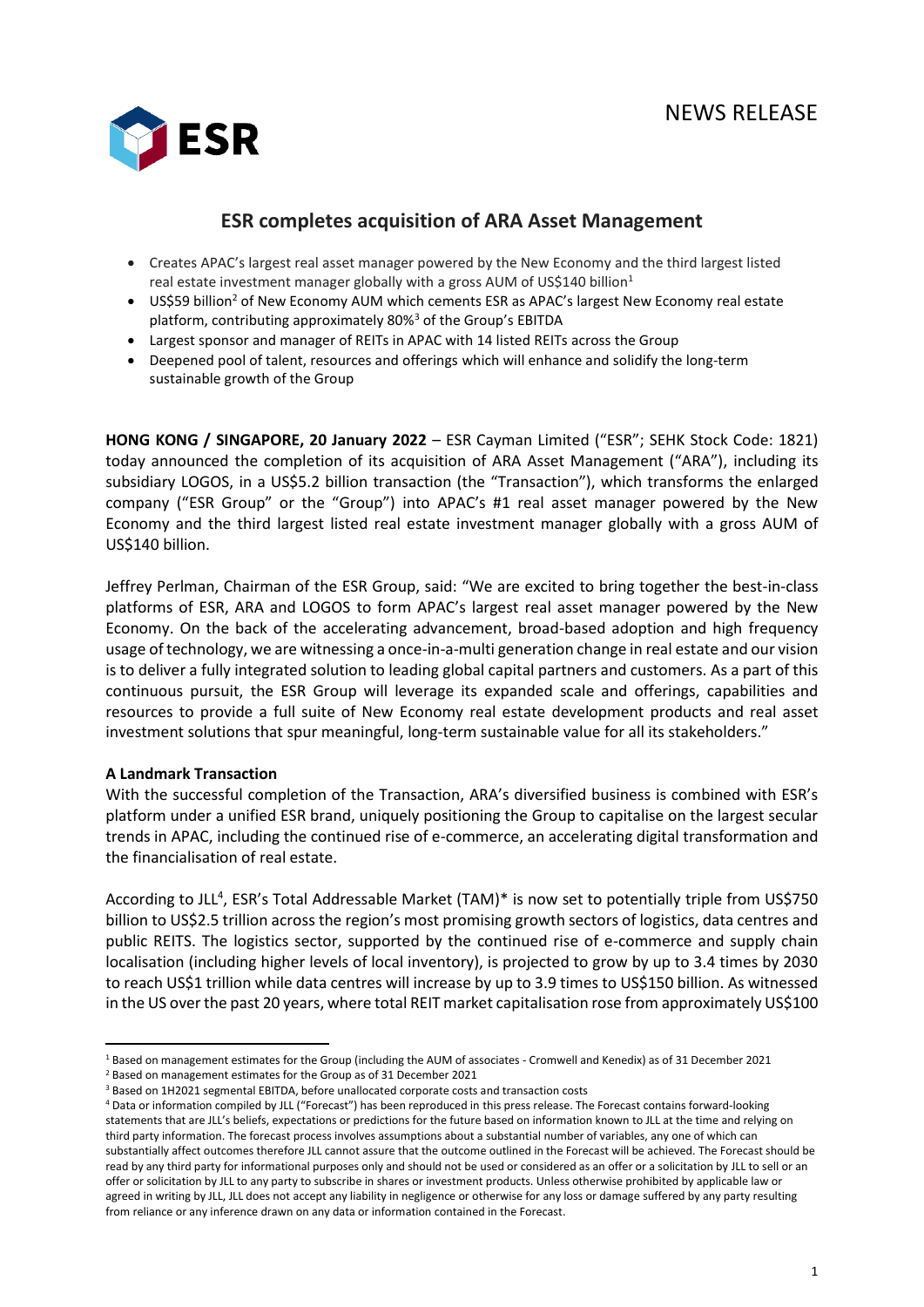billion (1% of GDP) to nearly US\$1.2 trillion today (6% of GDP), the public REIT sector is also set to take off in APAC. Over remainder of the decade, JLL is projecting growth of up to 3.2 times from a total market capitalisation of US\$407 billion today (1% of GDP) to US\$1.3 trillion (2% of GDP)\*\*. As the largest New Economy platform and sponsor of REITs in APAC, the ESR Group is well positioned to capture a significant share of these compelling opportunities.

The Transaction was settled via a combination of cash and stock. For the stock component, US\$4.7 billion was paid by the issue of shares at HK\$27 per share, which represents approximately 31.8% of the total issued shares immediately upon completion. The cash portion, amounting to US\$519 million, was partially funded by a US\$250 million share placement to SMBC which further reinforces SMBC's strategic commitment to the Group. The founders and senior management will continue to remain as the largest shareholder in the aggregate with a 23% combined ownership stake in the company. Additionally, Warburg Pincus, which previously co-founded the company alongside Jeffrey Shen, Stuart Gibson and other key entrepreneurs, will become the largest institutional shareholder in the company with a 13.2% stake in the Group.

# **Leadership**

Along with Mr. Perlman, ESR Co-founders & Co-CEOs, Mr. Shen and Mr. Gibson, will continue their roles in leading the expanded Group across its various functions and markets as a unified platform.

Lim Hwee Chiang (John), Dr. Chiu Kwok Hung, Justin, and Rajeev Kannan will join the Board as Nonexecutive Directors. Senior management of ARA and LOGOS, including Moses K. Song, CEO of ARA, and John Marsh and Trent Iliffe, Managing Directors and Co-CEOs of LOGOS, will continue in their respective roles.

Mr. Shen and Mr. Gibson said: "Today we are very delighted to welcome our new strategic shareholders, Non-executive Directors as well as the talented ARA and LOGOS teams to ESR. Our robust scale, vastly expanded capabilities and deeper breadth of offerings will define the future of real estate in APAC. We are very proud of the integration work done to date which will allow us to hit the ground running immediately as a combined company. As we look forward, the senior management team will be immensely focused on harnessing all the synergies and opportunities of the enlarged Group."

# **Enhanced Offerings**

Driven by key pillars of investment, fund management and development, the enlarged ESR platform provides a suite of private real estate fund and REIT products that embrace every stage of the asset life cycle in the New Economy and prime commercial sectors. It also develops and manages a network of superior logistics, data centre and commercial assets across APAC's most dynamic growth markets.

### *Unique Closed-Loop-Solutions Ecosystem*

Institutional investment in income producing real estate is expected to increase from US\$3.3 trillion in 2020 to US\$5.2 trillion in 2025 in gross asset value, representing a US\$2 trillion growth opportunity<sup>5</sup>. Offering a full suite of both public and private investment solutions to leading global investors, ESR has created the only fully integrated closed-loop-solutions ecosystem for real estate globally. Leveraging the REITs and private funds from ARA on the commercial side, the platform allows global capital partners to divest Grade A commercial real estate assets and re-deploy the capital back into New Economy real estate via ESR and LOGOS.

Mr. Shen and Mr. Gibson added: "Global investors are increasingly consolidating their relationships towards a smaller number of large-scale managers with diversified capabilities and strong track records. Against this backdrop, ESR is in a prime position to capitalise on this outsized growth, leveraging the expanded scale and offerings of the enlarged platform as APAC's leading real asset manager to deliver unique 'one-of-a-kind' integrated solutions."

<sup>5</sup> Source: JLL Independent Market Report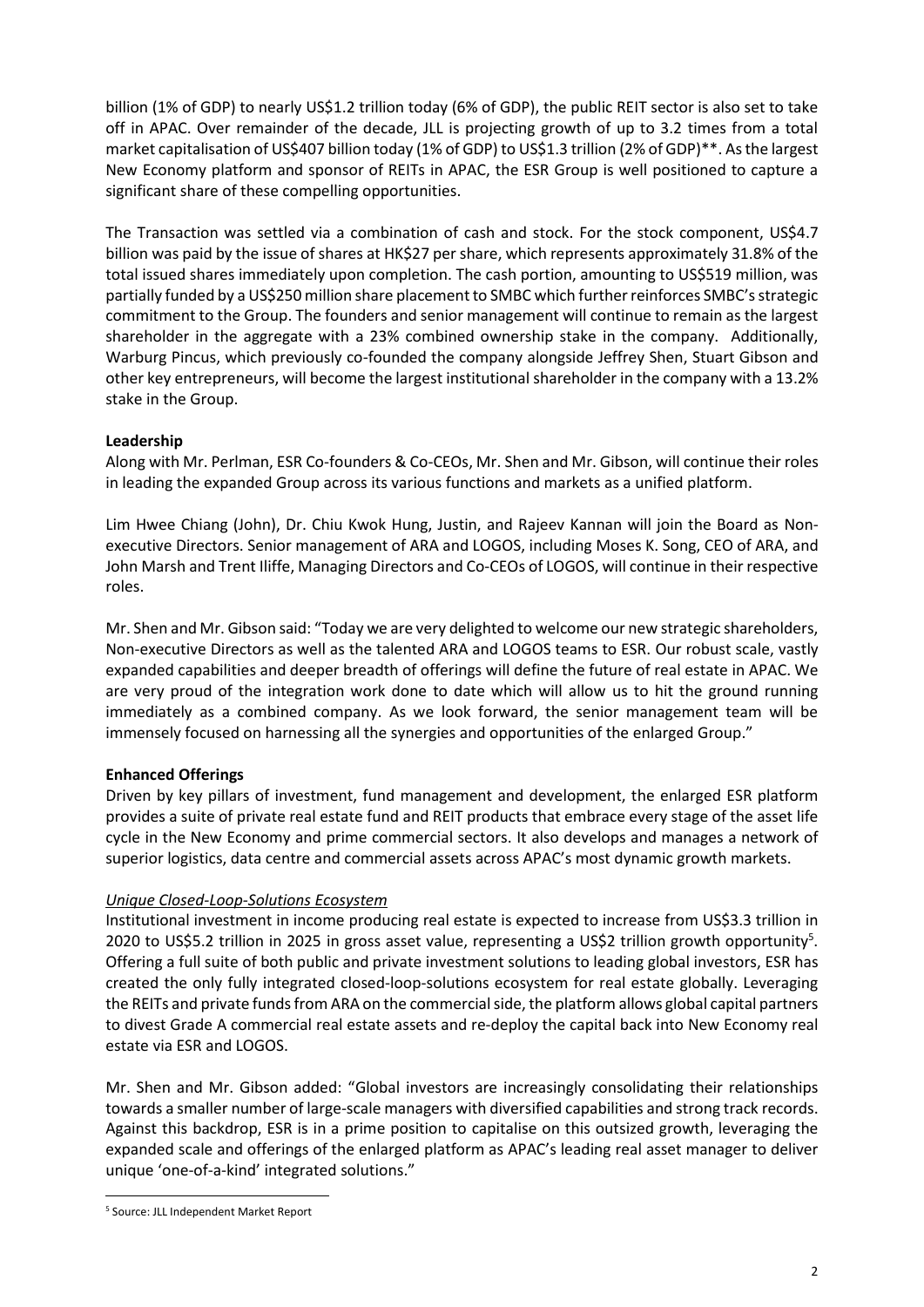Bringing in ARA also significantly expands ESR Group's network of blue-chip capital partners by adding  $59<sup>6</sup>$  new capital partners which really allows the Group to expand its product offering including adding discretionary pan-Asia vehicles for the first time. ESR now has active relationships with nine of the world's top 20 capital partners, representing more than 40% of global real estate<sup>7</sup> allocations.

# *New Economy*

New Economy remains at the core of the enlarged Group. By bringing together LOGOS (which will retain its existing independent brand and operations for the next three years) with ESR as a multi-pronged platform, the ESR Group cements its position as APAC's largest New Economy real estate platform with an AUM of US\$59 billion, development work-in-progress of over US\$10 billion<sup>8</sup> and a development pipeline of over 9 million sqm<sup>9</sup> across 10 countries which represents over 95% of GDP in APAC. Most importantly, the Group will have a leading (top one or two) position in every key market in APAC with the ability to offer a comprehensive pan-Asia solution to its customers and capital partners.

# *REITs*

The ESR Group is the largest sponsor and manager of REITs in APAC with over a 10%<sup>10</sup> market share. This positions the Group well to capitalise on the financialisation of real estate in APAC where, driven by the support of new REIT legislation and growing demand for professional and institutional ownership and management of real estate, REITs are emerging in various key markets including China, South Korea and India.

The Group is committed to the long-term growth of all ESR-managed REITs and its sponsorship will include access to its strong portfolio of real estate properties as well as financial and operational support. The Group's continued commitment and support will ensure the REITs are well positioned to capture the largest secular trends and deliver long-term sustainable growth and expansion.

### **A New Phase of Sustainable Growth**

The completion of the Transaction allows the Group to further strengthen its ESG leadership and offerings, given that both ARA and LOGOS have been pioneers on the sustainability front. As ESR Group continues to grow and scale, the range of stakeholders and local communities it impacts will also expand. The Group is committed to ensuring it continues to integrate ESG into every aspect of its business and operations. In November 2021, ESR and ARA both announced the closing of their respective US\$1 billion Sustainability-Linked Loans, demonstrating the teams' commitment towards ESG and sustainable financing.

"At ESR, our ambitions as a firm extend well beyond the pursuit of financial success. We seek to achieve sustainable growth through a balance of personal, professional, and social values – pillars that define and set us apart as a firm. As we bring together a deepened pool of professionals to create a best-inclass, diverse team with a wealth of experience and knowledge across all our markets and business areas, our people will continue to steer the Group's long-term growth. Together we will make ESR even stronger by building a robust, purpose-led organisation that creates Space and Investment Solutions for a Sustainable Future," said Mr. Shen and Mr. Gibson.

### **Advisors**

Morgan Stanley Asia Limited acted as lead financial advisor to ESR, and Freshfields Bruckhaus Deringer served as legal counsel to ESR. United Overseas Bank Limited provided financing advisory services to ESR on the Transaction.

<sup>6</sup> Excluding existing investors in ESR funds or currently in documentation

<sup>7</sup> Global real estate allocation by Top 20 LPs since 2011 (JLL Independent Market Research, Preqin)

<sup>8</sup> As of 30 June 2021

<sup>9</sup> 2021-23 pipeline as of 1Q2021

<sup>10</sup> Includes ESR-REIT and ARA LOGOS Logistics Trust